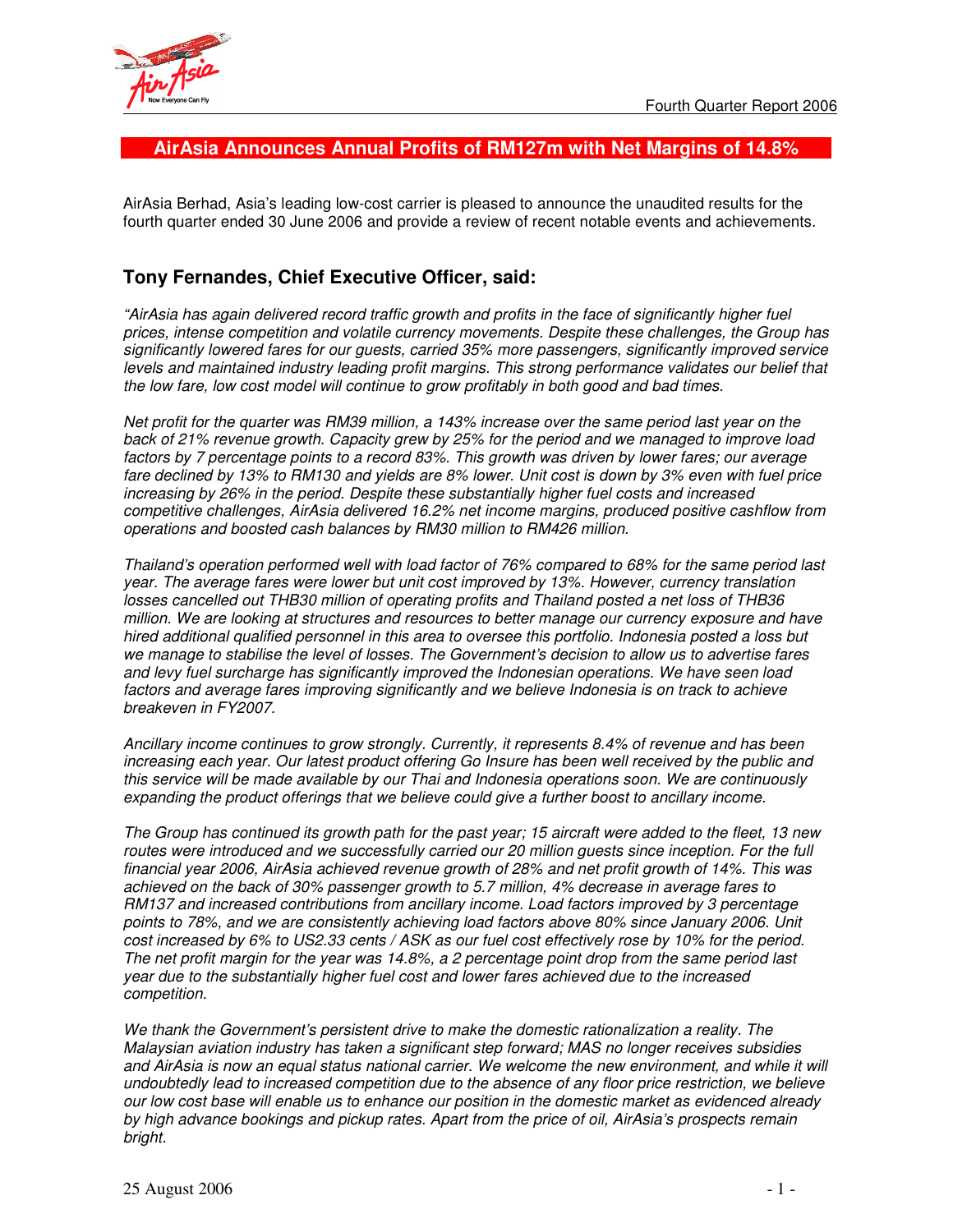

*Our sponsorship agreement with Manchester United was a resounding success and we will extend the deal for another year together with Tourism Malaysia and TV3. This joint sponsorship not only saves cost, it will also maximise benefits as we streamline our efforts to promote the "Visit Malaysia Year 2007" campaign. Our co-branded Manchester United merchandise is very popular, and the sales generated well exceeded our expectations.*

*We have received nine Airbus A320 aircraft to date bringing down the average fleet age. The Airbus replacement programme is proving effective with better aircraft reliability and 6% reduction in fleet fuel consumption. We believe these performance and savings can be further improved over the coming years. We are very satisfied with the proven superiority of the aircraft and have now decided to exercise our options for delivery of 40 additional Airbus A320 aircraft with options to purchase* additional 30 aircraft more. The addition of these aircraft will enable us to continue to drive down our aircraft and operating costs, as well as securing AirAsia's fleet requirements up till 2012 thus locking in *the benefits of our original aircraft acquisition agreement.*

The Group fleet will increase by 13 aircraft during the next financial year. We will launch around 11-13 new routes and carry between 13-15 million guests across the Group. Traffic at our new hubs in Kota *Kinabalu and Kuching are very encouraging, with strong advance bookings and satisfactory average fares. We plan to announce another new hub in northern Malaysia over the coming months, as well as further expansion of our existing hubs.*

*Undoubtedly fuel costs remain high, and the market is extremely volatile. The higher oil prices will exert further pressure on our cost base over the coming 12 months. We are unhedged at the moment but we are constantly looking for opportunities to hedge our requirements, but only if suitable opportunities present themselves. We have increased our fuel surcharge and the recent strengthening of the Malaysian Ringgit will help us partially offset these higher oil prices.*

*Our former Group CFO, Raja Azmi has resigned from the company and he now heads Fly Asian* Xpress (FAX), the latest airline in Malaysia. Raja Azmi was one of the pioneers of the company and he played a pivotal role to build up a solid and reputable finance team. I wish him all the best for his future *endeavours and hope that AirAsia will work together with FAX for our mutual benefits. It also brings me great pleasure to welcome Rozman Omar as our new Group CFO. Rozman is also another pioneer member of the company. He has held various successful positions in the company, most recently as Chief Financial Officer of Indonesia AirAsia. I am confident that Rozman will bring great dedication and commitment to the position."*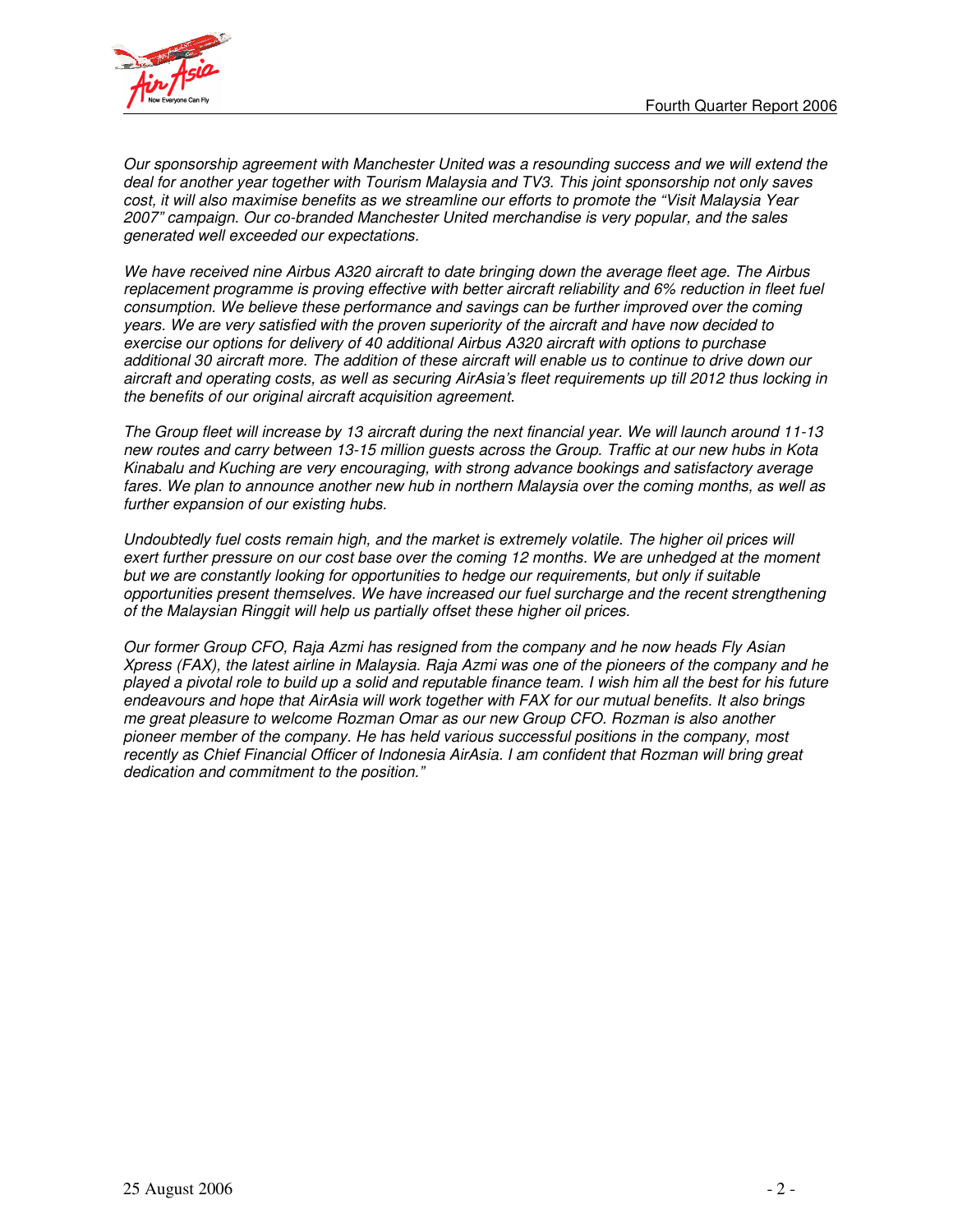

# **Summary of Fourth Quarter and Full Year 2006 unaudited Financial Results**

| lYear End : June      | Q4 2006 | Q4 2005 | 2006    | 2005    | Δ (%) |        |
|-----------------------|---------|---------|---------|---------|-------|--------|
| RM'000                |         |         |         |         | qoq   | yoy    |
|                       |         |         |         |         |       |        |
| Revenue               | 241,783 | 199,508 | 855,666 | 666,250 | 21%   | 28%    |
| <b>EBITDAR</b>        | 77,180  | 46,206  | 244,671 | 204,169 | 67%   | 20%    |
| EBIT                  | 40,024  | 25,566  | 108,365 | 126,103 | 57%   | $-14%$ |
| Net Income            | 39,098  | 16.108  | 126,943 | 111,635 | 143%  | 14%    |
|                       |         |         |         |         |       |        |
| <b>EBITDAR Margin</b> | 32%     | 23%     | 29%     | 31%     | 9ppt  | -2ppt  |
| Net Income Margin     | 16%     | 8%      | 15%     | 17%     | 8ppt  | -2ppt  |

# **Summary of Fourth Quarter and Full Year 2006 Operating Results**

| lYear End : June         | Q4 2006   | Q4 2005   | 2006      | 2005      | Δ (%)  |       |
|--------------------------|-----------|-----------|-----------|-----------|--------|-------|
|                          |           |           |           |           | qoq    | yoy   |
|                          |           |           |           |           |        |       |
| Passengers Carried       | 1,623,130 | 1,203,459 | 5,719,411 | 4,414,069 | 35%    | 30%   |
| ASK (million)            | 2388      | 1903      | 8646      | 6525      | 25%    | 32%   |
| RPK (million)            | 1979      | 1447      | 6702      | 4881      | 37%    | 37%   |
| Average Fare (RM)        | 130       | 150       | 137       | 143       | $-13%$ | -4%   |
| Rev / RPK (US cents)     | 3.35      | 3.63      | 3.44      | 3.59      | $-8%$  | $-4%$ |
| Cost/ASK (US cents)      | 2.32      | 2.40      | 2.33      | 2.19      | -3%    | 6%    |
| Load Factor              | 83%       | 76%       | 78%       | 75%       | 7 ppt  | 3ppt  |
| Aircraft (average)       | 21.8      | 17.6      | 20.5      | 16.3      | 24%    | 25%   |
| Aircraft (end of period) | 26        | 19        | 26        | 19        | 37%    | 37%   |

### **Full Year 2005:**

Revenue grew by 28% to RM856 million compared to RM666 million for the same period last year. The revenue growth was driven by 30% growth in passengers carried, 4% decline in average fares and higher contribution mix from ancillary income. The lower fares enticed strong traffic growth and improved load factors by 3 percentage points to 78% despite 35% capacity addition. The combination of lower fare and 14% longer stage length reduced yields by 4%. Unit cost increased by 6% to US2.33 cents / ASK as our effective fuel cost rose by 10% for the year. As a result, AirAsia's net income margins fell by just 2% to an industry leading 15% as net profit increased 14% to RM127 million.

### **Fourth Quarter:**

Revenue for the quarter rose by 21% to RM242m as against RM200m for the same period last year. The increase was driven by 35% increase in passengers carried, 13% decline in average fares and better contribution mix from ancillary income. The lower fares stimulated strong traffic as depicted by our record 83% load factors despite 25% capacity addition. The combination of lower fare and 3% longer stage length reduced yields by 8%. Unit cost was down by 3% compared to last year. The increased business scale with lower cost improved our profit margins. EBITDAR margins increased to 32% as compared to 23% last year. Net income rose by 143% for the quarter with net profit margins of 16%, double the margins achieved in the same period last year.

### **The quarter's key features are outlined below:-**

### *Superior Unit Cost – second to none cost control discipline*

Our unit cost fell by 3% to US2.32 cents / ASK as a result of higher productivity, better economics from the Airbus A320 and our active fuel saving programme. Cost recoveries from our fuel surcharges averaged at RM27/pax for the fourth quarter, or US\$18.9 per barrel equivalent and our fuel hedge provided us with US\$12 / bbl discount to the market.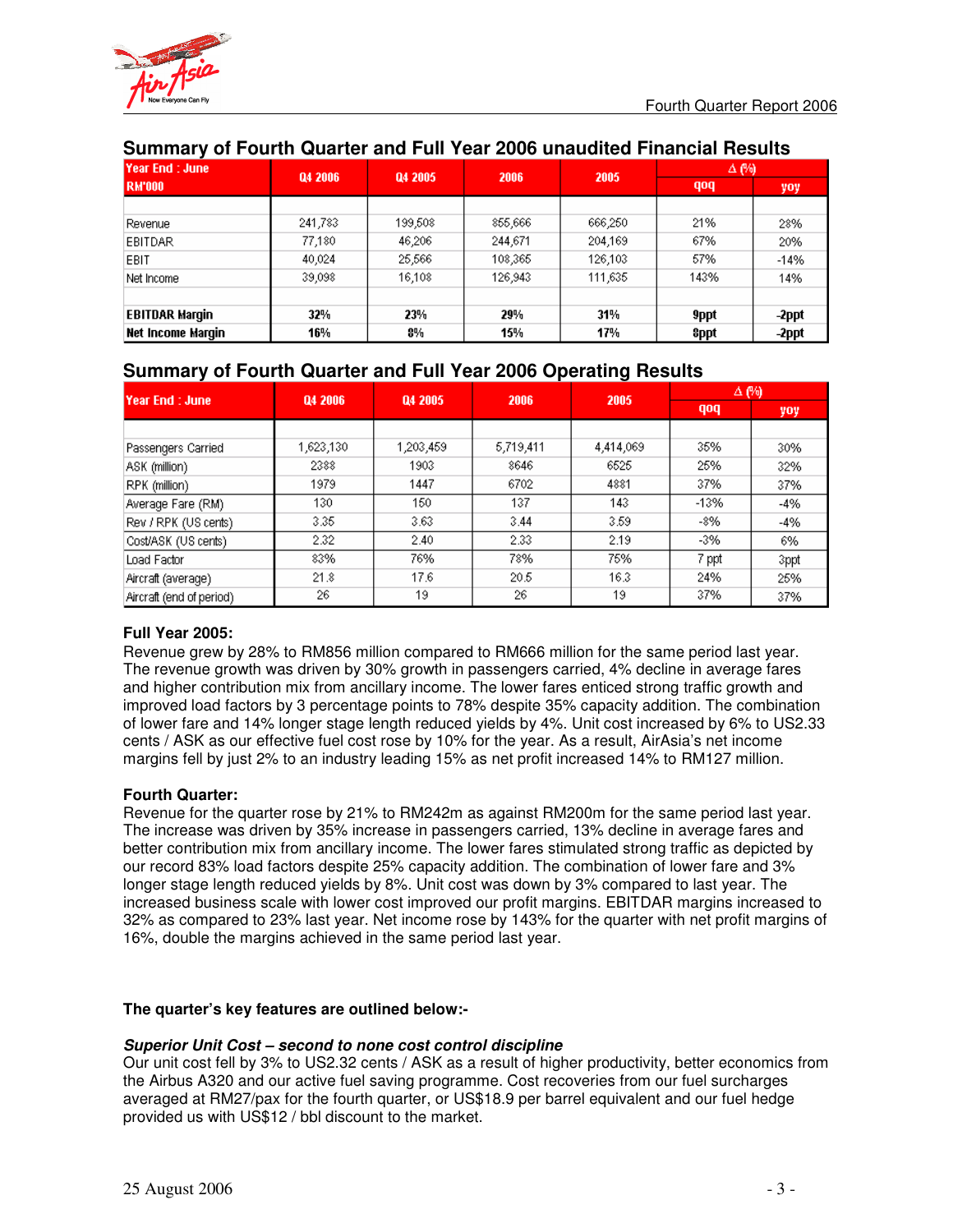

### *Thai-AirAsia – negative impact from forex losses*

Thai AirAsia posted a net loss of THB36 million (RM2 million). Operationally, Thailand performed well as depicted by strong load factor of 76% compared to 68% last year, unit cost fell by 13% to 2.44 US cents / ASK and EBITDAR margin expanded to 14% as compared to a loss for the same period last year. However, forex losses wiped out THB30 million and this contributed negatively to the operations. We are looking at structures to better manage our currency exposure.

### *Indonesia-AirAsia – conducive business environment finally here*

Indonesia continues to produce losses; however the level has been contained. Cost items will improve going forward as the industry collectively imposed a fuel surcharge on 10 May to partially offset the impact of rising fuel price. We have further increased the fuel surcharge and there has been no noticeable impact on demand. We have seen dramatic improvements in our Indonesian operations as soon as we are allowed to advertise our fares; daily pickup rates has more than doubled and we are enjoying high load factors with better yields. We reaffirm our belief that the Indonesian operations is set for a turnaround in financial year 2007.

### *Domestic Rationalization*

There have been some amendments to the domestic rationalization structure. The Government has granted MAS to fly an additional 3 routes; therefore the definition of trunk route is expanded to 22 routes. In addition, the price floor restriction has been removed and MAS is free to decide how to price its inventory. On the other hand, we are not burdened with any interlining requirements and the Government grants us equal status for any international air service bilateral agreements. We believe this is a fair and amicable resolution to all parties.

## **Financial Review and Outlook**

#### *Fleet Growth*

The Group will have a net addition of 13 aircraft in its fleet (compared to FY2005 net increase of 15 aircraft). We will take delivery of 14 Airbus A320 and return 1 Boeing 737-300 as its lease expire during the period. The addition of aircraft will be used to launch new routes, add frequency and build our Kota Kinabalu and Kuching hubs.

### *Route Network – connecting the dots all over Asia*

We have launched 8 new routes since July and we are looking to introduce another 3-5 routes for the remainder of the financial year. We are ecstatic with the prospects and we will continue our effort to expand the low cost phenomenon for everyone to enjoy. We are very pleased with the strong support shown on these new routes, notably Kuala Lumpur to Brunei, Kota Kinabalu to Kuching, and Bangkok to Yangon which are enjoying exceptional load factors since its launch. This highlights the strong demand and eagerness to embrace low cost travel in places we haven't flown to before.

#### *Costs – there is scope for improvement*

We refuse to let fuel prices hinder our efforts to reduce cost. The low cost terminal is delivering numerous cost benefits and the impact will be apparent as it will be full year accounted. The addition of the Airbus A320 aircraft will bring forth better productivity, lower fuel consumption and lower maintenance cost. However, our depreciation and interest charges will increase with addition of these aircraft. On a net basis, we believe these initiatives will help drive down ex-fuel cost items by 5-9%.

#### *Jet Fuel – capricious cost*

Jet fuel price continues to exhibit significant volatility and exert negative pressures on our cost structure. We remain unhedged and purchase fuel at spot rates. We are constantly monitoring the market for suitable opportunities to hedge out our outstanding requirements for the fiscal year. We increased our fuel surcharges on 1 August 2006 and this should render an equivalent recovery of US\$30/bbl of our unit fuel cost. We will monitor the fuel surcharge and assess the need to make any adjustments; thus far we have not seen any impact on demand.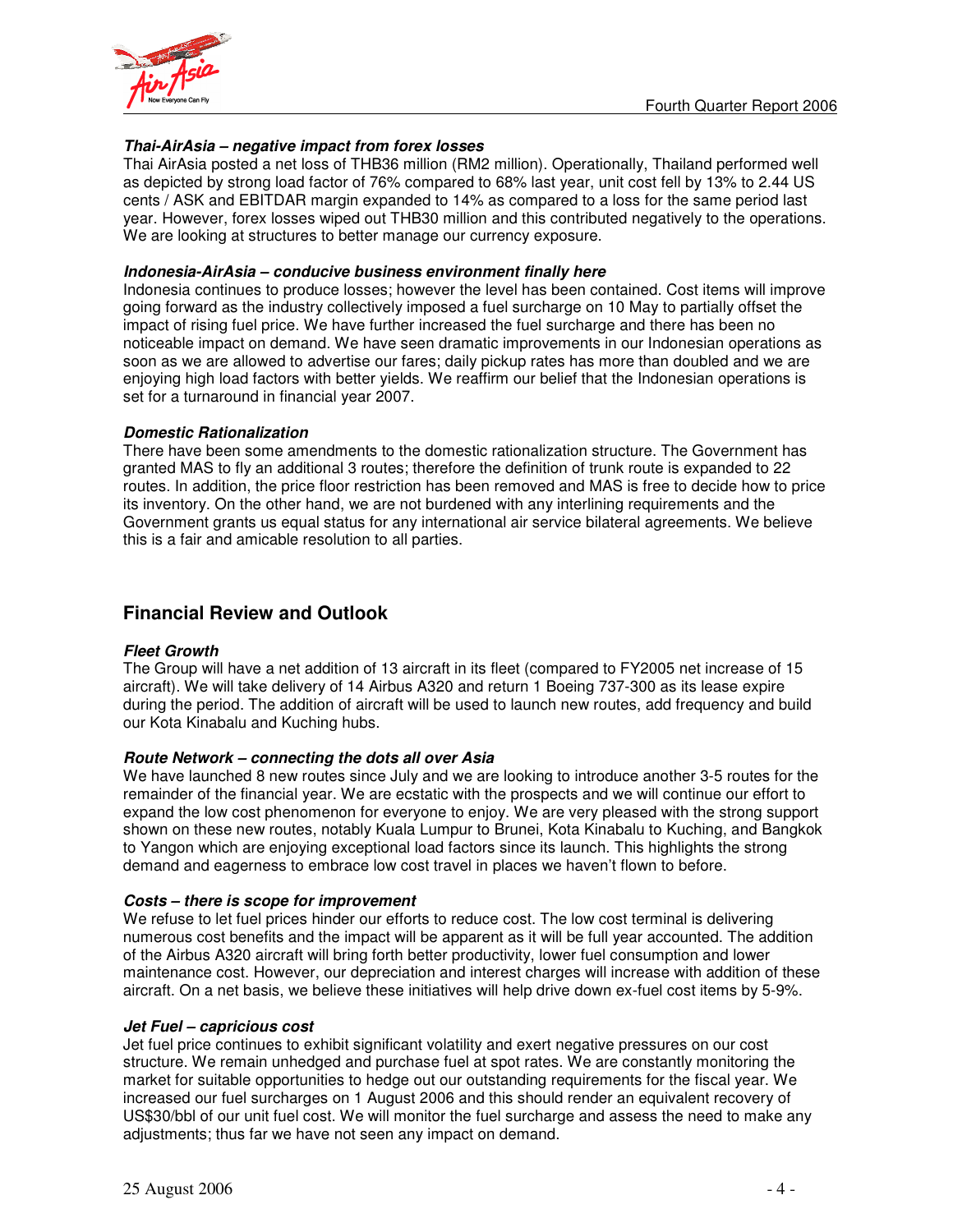

## *Associate – will contribute positively to the Group*

Thailand's operations are generating consistent profits given its adequate scale and established routes. Barring any abnormal swings in the Ringgit Malaysia and Thai Baht forex, Thailand will contribute positively to the Group. Indonesia is headed in the right direction and we believe it should break-even in financial year 2007.

### *Deferred taxation charge*

In the preparation of the financial statements, the Company has complied in all material respects with Financial Reporting Standards ("FRS") except for FRS 112 <sub>2004</sub> on Income Taxes. The Directors are of the view that compliance with FRS 112  $_{2004}$  will not present a true and fair financial position and performance of the Company.

FRS 112  $_{2004}$  requires that a deferred tax liability be recognised for all taxable temporary differences. In addition, a deferred tax asset should be recognized for all deductible temporary differences to the extent that it is probable that taxable profit will be available against which the deductible temporary differences can be utilized. However, FRS 112  $_{2004}$  does not allow companies to recognize unutilised investment tax allowance as deductible temporary differences, even though such recognition is permissible under International Financial Reporting Standards ('IFRS').

Based on the confirmed number of new Airbus A320 aircraft ordered by the Company, agreed purchase price and a reasonable assumption of future profitability, it is projected that the Company will accumulate unutilised capital allowances of approximately RM8.2 billion by the end of the financial year ending 30 June 2011.

Over and above the unutilised capital allowances, the Company expects to have an increasing amount of untilised investment tax allowances granted by the Malaysian Government over the next few years as its aircraft acquisition program continues. Both the unutilized capital and investment tax allowances arising on the significant investment can be carried forward indefinitely. Accordingly, the Company does not expect to pay any tax in the foreseeable future.

Application of FRS 112 <sub>2004</sub> would require the Group and Company to record a charge of RM26.1 million in the income statement for the financial year ended 30 June 2006 and a deferred tax liability of RM39.7 million as at 30 June 2006, consequently resulting in a reduction in profit after taxation and earnings per share. In the light of both the capital and investment tax allowances available and the prevailing practice under IFRS, the Directors are of the view that compliance with FRS 112 $_{2004}$  for the financial year ended 30 June 2006 would distort the Company's earnings and does not present a true and fair view of the Company's financial performance and cash flows under FRS  $101<sub>2004</sub>$  and the Malaysian Companies' Act 1965. Adoption of this approach has resulted in the Group recording a deferred tax

### *International Financial Reporting Standards (IFRS)*

AirAsia will adopt IFRS for its 2007 financial year. The IFRS requires mark to market valuation for all derivative products and valuation of any joint ventures and associates. IFRS requires quarterly adjustments for unrealized gains/losses for our interest rate swaps, fuel derivatives and currency futures. For the purpose of consistency and ease of understanding, the Company will continue to publish results that reflect cash related statements in addition to the IFRS requirements.

#### *Outlook*

We are confident that traffic will grow by 40% to 8 million passengers and our associates will carry between them 6-7 million passengers in financial year 2007. We will continue to drive our fares down to entice more people to fly and retain our high load factors. As a result of lower fares, our yields will be generally flat, as our stage length will reduce and some our routes will mature. Assuming fuel prices remain at current levels and barring any unforeseen circumstances, the Directors remain positive with the Group's prospects and expect pre-tax profits to achieve growth for the financial year ending 30 June 2007. However, the Directors would caution that the first quarter 2007 will be distinctively weak due to the presence of Ramadan fasting month.